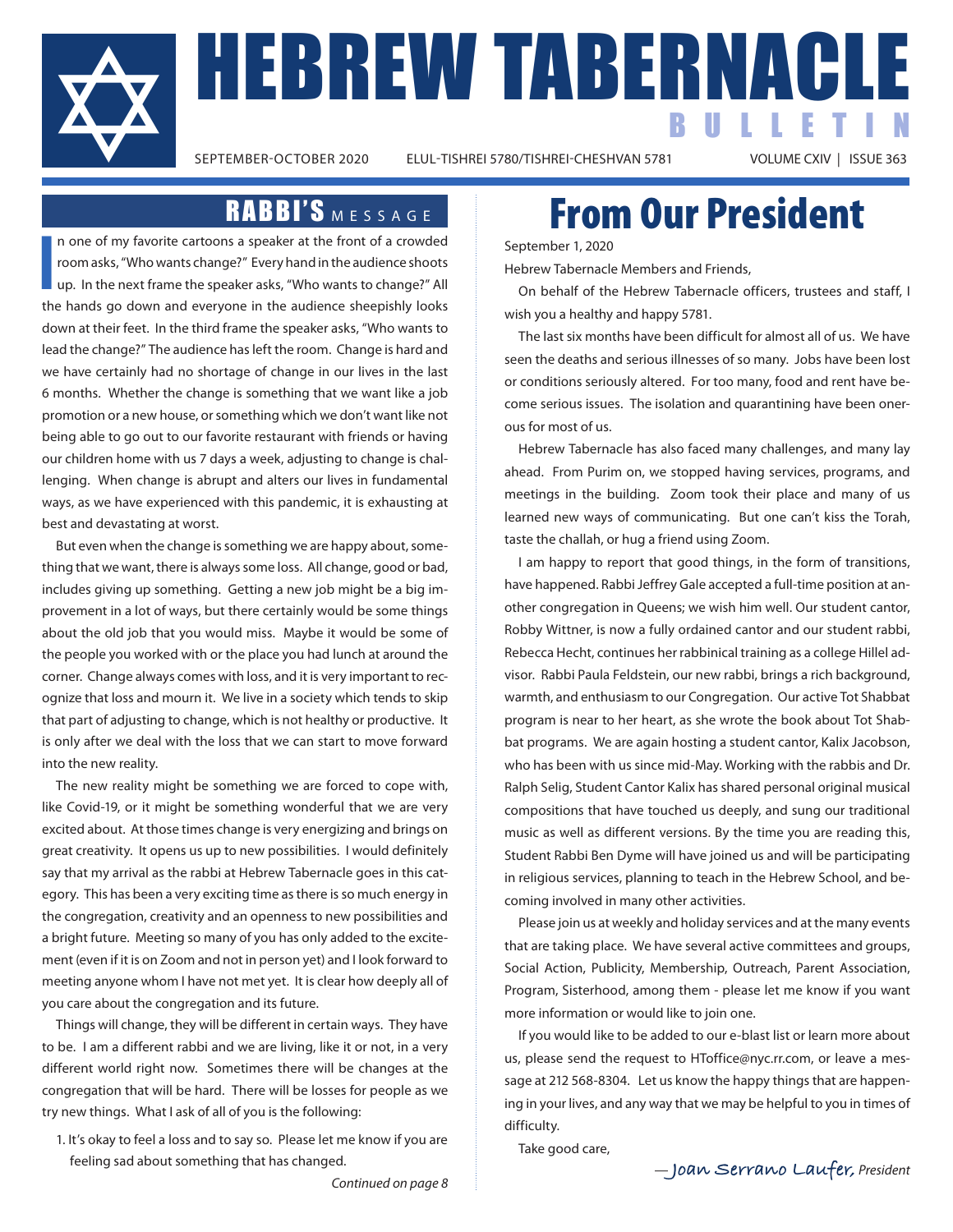

## HEBREW TABERNACLE **CONGREGATION**

*A Liberal Congregation & Progressive Community Center*

|                                                                      | <b>Progressive Community Center</b>           |
|----------------------------------------------------------------------|-----------------------------------------------|
|                                                                      |                                               |
| rabbipfeldstein@gmail.com                                            |                                               |
|                                                                      |                                               |
|                                                                      |                                               |
|                                                                      |                                               |
|                                                                      |                                               |
| Joanhtpres@gmail.com                                                 |                                               |
|                                                                      |                                               |
|                                                                      | dennykelk@gmail.com                           |
|                                                                      |                                               |
|                                                                      | mkleinnyc@rcn .com                            |
|                                                                      | jentalansky@gmail.com                         |
|                                                                      |                                               |
|                                                                      | sarasilver7@gmail.com                         |
|                                                                      |                                               |
|                                                                      | desma.holcomb@gmail.com                       |
|                                                                      |                                               |
|                                                                      | susan_gellert@yahoo.com                       |
|                                                                      |                                               |
|                                                                      | dianaddouglas@hotmail.com                     |
|                                                                      |                                               |
|                                                                      | htoffice@nyc.rr.com                           |
| Hebrew School Committee Deb Canning, Loren Christian,                |                                               |
| and Kate Sussman                                                     |                                               |
| dcanning@paulweiss.com, lchristian@muzosa.com,<br>ksussman@gmail.com |                                               |
|                                                                      |                                               |
| Gold Wing CuratorsHarriet Bailer, Diana Douglas & Regina Gradess     |                                               |
| EHBailer@aol.com;dianaddouglas@hotmail.com                           |                                               |
|                                                                      | ReginaG99@gmail.com                           |
|                                                                      |                                               |
|                                                                      | Sheldon Koy  Administrative Director/Educator |
|                                                                      | skhspr@gmail.com                              |
|                                                                      |                                               |
|                                                                      | htoffice@nyc.rr.com                           |
| htoffice@nyc.rr.com                                                  |                                               |
| Web address: www.hebrewtabernacle.org                                |                                               |
| Published bi-monthly by the                                          |                                               |
| Hebrew Tabernacle of Washington Heights                              |                                               |

551 Fort Washington Avenue New York, NY 10033-1908



**212-568-8304**

htoffice@nyc.rr.com a member of the Union for Reform Judaism

## Our Hebrew School: Facing New Year 5781 Hebrew Tabernacle Strong! By Loren Christian

**T** his school year has already been like no other and that is all BEFORE the first day of school. Our Hebrew School might look a bit different this year, but I am so ready to get back into the Hebrew School routine at Hebrew Tabernacle. The kids have missed their Hebrew School friends and I've missed the amazing parent community.

*Is Hebrew School in-person this year?* Hebrew School classes will take place virtually for the months of September and October. We are hopeful that starting in November we will be able to host in-person activities and events.

*What if my child doesn't enjoy virtual classes?* For many students virtual learning is not ideal. We have put a lot of thought and attention into creating an online/virtual experience that will be fun and inclusive. There will be time to socialize, move and interact with teachers and other students. If at any point in time your child is resistant to participating virtually, please let us know. We will work one on one with your family to make sure their Jewish education is both rewarding and enjoyable.

Hebrew School begins on September 21st & 23rd and is a welcoming and exciting home for Reform Jewish families. Whether it's in the classroom or on Zoom, I could not ask for a better Hebrew School for our kids.

It's very quick and easy this year to register online. Please contact Hebrew School Principal Shelly Koy to learn more at skhspr@gmail. com.

## **If you use Amazon, please shop at smile.amazon.com** *(which is exactly the same as using amazon.com).*

**When you choose Hebrew Tabernacle of Washington Heights as your supporting charity .5% of every purchase goes directly to supporting our programs.**

> *If you need help please call the office and we'll walk you through it.*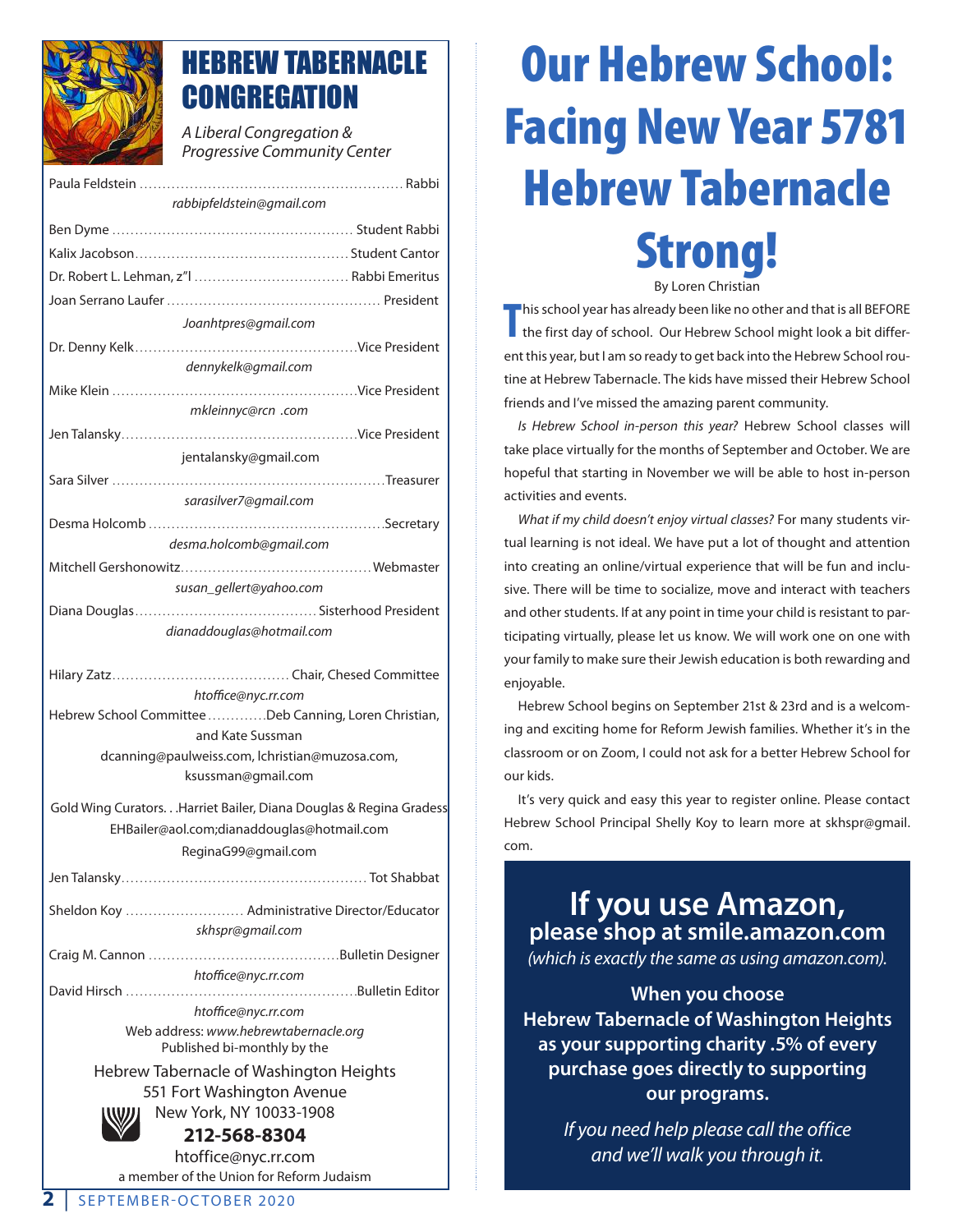

## **Hebrew Tabernacle** CONGREGATION

AN INCLUSIVE REFORM COMMUNITY

# HIGH HOLIDAYS 5781

**Services conducted by Rabbi Paula Feldstein and Student Cantor Kalix Jacobson**

**S'LICHOT SERVICE** Saturday, September 12 7:30 PM

**ROSH HASHANAH EVE** Friday, September 18 7:00 PM

**ROSH HASHANAH I Saturday, September 19** 9:00 AM Tot Hashanah \*10:30 AM Rosh Hashanah I

### **ROSH HASHANAH II** Sunday, September 20 9:00 AM Youth Service 10:30 AM Rosh Hashanah II

**EREV YOM KIPPUR** Sunday, September 27 \*7:00 PM KOL NIDRE

**YOM KIPPUR** Monday, September 28 9:30 AM Tot Yom Kippur Service \*10:30 AM Yom Kippur Morning Service 1:00 PM Family/Youth Service 2:00 PM Study Session 3:30 PM Afternoon Service (Avodah, Eileh Ezk'rah) 5:00 PM Yizkor 6:00 PM Neilah/Havdalah

### **All services will be held via ZOOM \*Special Zoom Code Required**

**All Are Welcome Reservations: 212.568.8304 HToffice@nyc.rr.com**

New this year, Daily Elul Reflection and Shofar Blast on Zoom www.hebrewtabernacle.org/daily-elul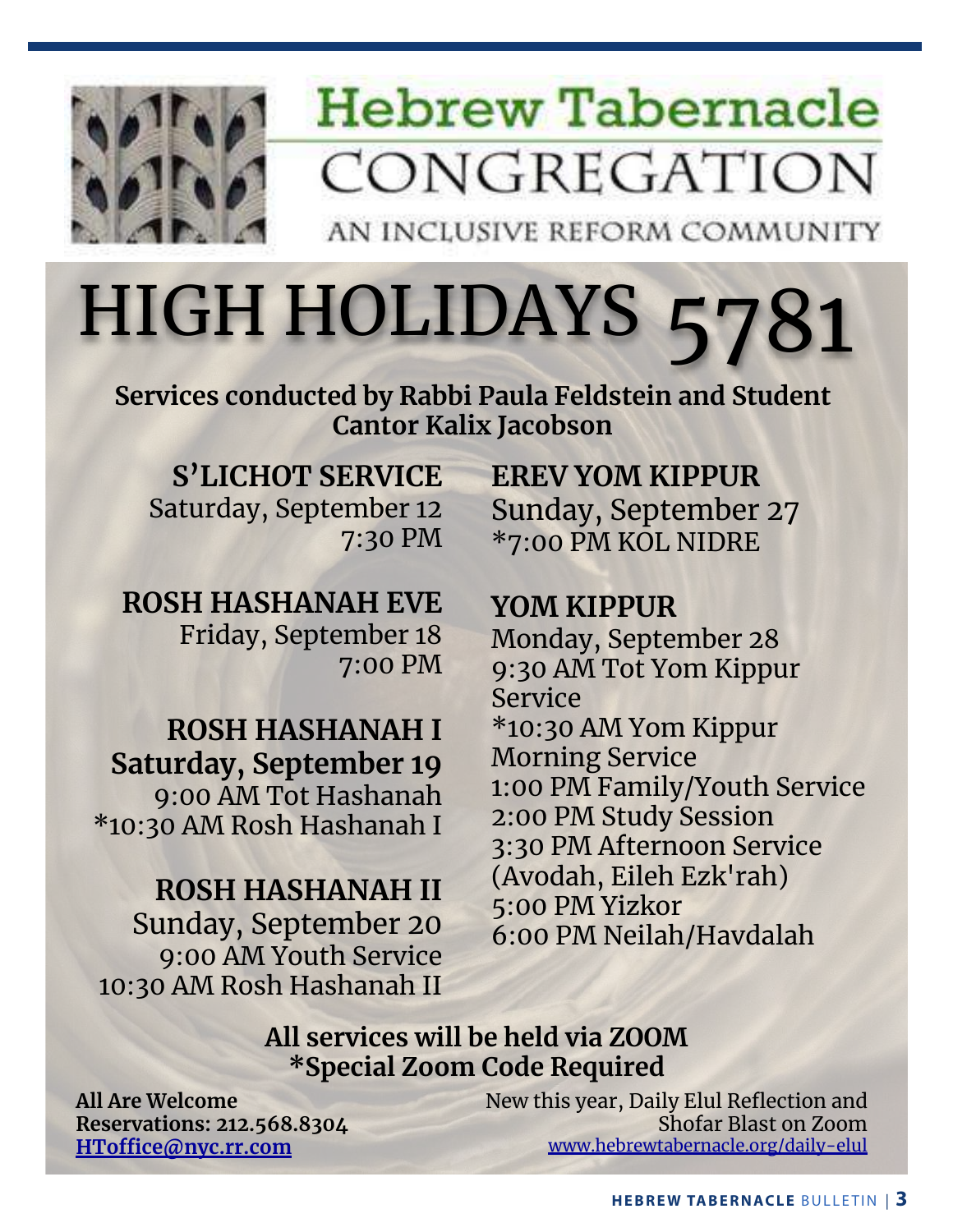## Schedule of High Holiday Services



**Hebrew Tabernacle** CONGREGATION AN INCLUSIVE REFORM COMMUNITY

## HIGH HOLIDAYS 5781

#### **TOT, YOUTH & FAMILY SERVICES**

**Services conducted by Rabbi Paula Feldstein and Student Cantor Kalix Jacobson**

**ROSH HASHANAH** Tot Hashanah Saturday, September 19 9:00 AM

**YOM KIPPUR**  Tot & Family/Youth Service Monday, September 28 Tot Yom Kippur 9:30 AM Family/Youth Service 1:00 PM

Youth Service Sunday, September 20 9:00 AM

**All Are Welcome Reservations: 212.568.8304 HToffice@nyc.rr.com**

**All services will be held via ZOOM**

Contributions Accepted - www.hebrewtabernacle.org

## **Regular Services in September & October:**

Kabbalat Shabbat | Friday | 7:15 PM

Shabbat Service | Saturday | 10 AM Torah Study 11 AM *(Zoom invites via email)*

#### **Other Holiday Services** *(Zoom invites via email)*

Erev Sukkot/Kabbalat Shabbat, Friday October 2, 7:15 PM

Sukkot 1/Shabbat, Saturday October 3 10 AM, Torah Study 11 AM

Sukkot 7 with Yizkor Friday October 9 10 AM

Simchat Torah Celebration, Saturday October 10, 6 PM

First Family Service, Friday October 23, 6:30 PM

## What's New for High Holidays This Year?

**The list of what is not new for High Holidays this year might actually be shorter. Some of this change the congregation has chosen, like** be shorter. Some of this change the congregation has chosen, like a beautiful new High Holiday prayer book. Some we did not choose, but we will do our best in spite of everything -- like not being in the sanctuary service because of a pandemic. Regardless, there will be a lot to appreciate and be excited about. The key is to keep an open mind and open heart, and come into the High Holidays expecting things to be different and definitely not "the usual." Here is a list of some of the biggest changes.

I. Me!! Rabbi Paula Feldstein (she, her, hers). It is probably obvious by now, but you have a new rabbi and that by itself brings many changes. Every rabbi has their own personality, style, strengths and weaknesses. Having a new rabbi leading on High Holidays is a big change all by itself.

II. Student Cantor Kalix Jacobson (they, their, theirs). This means that we have two new faces on the bima, two different people who bring different personalities and styles to leading worship. Student Cantor Kalix brings a wonderful voice and presence to our congregation.

III. We are all going to be on Zoom and not in the sanctuary. This is a tough one, but one about which we just have no choice. Pikuach nefesh, saving a life, is the highest Jewish value. We are permitted to break all other Jewish laws, including keeping Shabbat, to save a life. After consulting with a team of our congregation's doctors and learning what other congregations are doing, our Board came to the wise conclusion that it is just too dangerous to be together in the sanctuary right now. We will do our best to make the holidays meaningful, fulfilling, spiritual and wonderful anyway. Please watch your weekly emails for more information about how to make your home into a sacred space and the holidays special even on your couch on Zoom!

IV. We have a new Machzor (High Holiday prayer book). A few years ago the Reform movement created a beautiful new Machzor called Mishkan HaNefesh. We will be using this book for the first time this year. It has many of the prayers and songs that are a regular part of High Holiday worship, but the English readings are creative and beautiful. Also, the English translations of prayers are better, with no gender- specific language for God or humanity.

V. There will be separate Tot services and Youth services on Rosh Hashanah and on Yom Kippur. Each group learns and prays in different ways, and these services will reflect what is developmentally appropriate for the very different age groups.

There was nothing more that I wanted during my first High Holidays at Hebrew Tabernacle than to stand on the bima in the sanctuary and look out on all of you in the congregation. It is so joyful to be able to *Continued on page 8*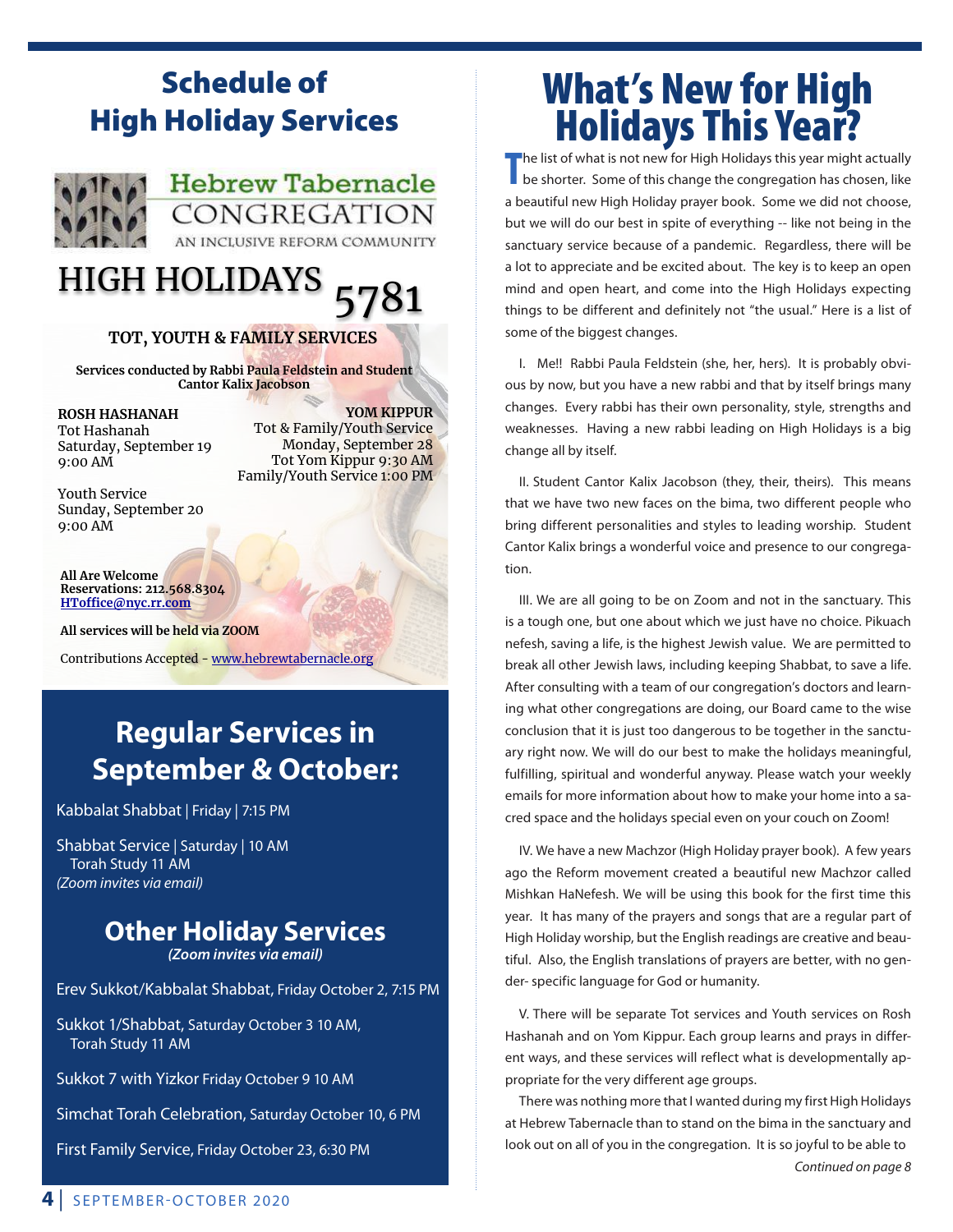## **THANK YOU**

#### **WE GRATEFULLY ACKNOWLEDGE THESE RECENT CONTRIBUTIONS: 6/16/20 –8/15/20**

#### **AIR CONDITIONER FUND**

*received a donation from…*

Larry Cytryn & Eileen Scigliano Leadership Circle Donation towards the A/C Replacement Project

 $\sum_{i=1}^{n}$ 

#### **GENERAL FUND**

*received a donation from…* Laura Altschuler In memory of Sheila Klein & Bill Altschuler

Eva Zirkl In memory of the Yahrzeit of Ernest Zirkl

#### **GENERAL FUND – MISC.**

*received a donation from…*

#### **HEBREW SCHOOL SCHOLARSHIP FUND**

*received a donation from…* 

#### **MUSIC FUND**

*received a donation from…* 

 Arthur Baer In memory of the Yahrzeit of Leonie Neuburg Harriet Bailer In memory of the Yahrzeit of Mark Martinez Bella Y. Bankoff **In the Value of the Yahrzeit of Nathan Gordon**  Hilda Blum In memory of the Yahrzeit of Gary Blum Sharon & Jay Bobbins **In memory of Sheila Klein**  Miriam Frank In memory of the Yahrzeit of Adolph Frank Ellen Gross In memory of the Yahrzeit of Walter Gross Mark & Rita Hamburgh **In Mark & Rita Hamburgh In Mark & Rita Hamburgh** In memory of the Yahrzeit of Max Hamburgh In memory of Sheila & Paul Klein Mark Meyer **In memory of the Yahrzeit of Paul Meyer** In memory of the Yahrzeit of Paul Meyer Manfred Rosenthal In memory of the Yahrzeit of Manfred Rosenthal Rita & Martin Steiner **In mmore in the In mmory of the Yahrzeit of Leo Steiner**  Vera Strauss In memory of the Yahrzeit of Otto Strauss Gary Thalheimer **In Margaret In Margaret In memory of the Yahrzeits of Hilda Grau, Margaret Neumann,**  & Auguste Thalheimer Renee Toueg **In memory of the Yahrzeit of Dr. Elie Toueg**  Anita Vooss In memory of the Yahrzeit of Clementine Vooss Robert Waldman **In memory of the Yahrzeit of Alexander S. Waldman** In memory of the Yahrzeit of Alexander S. Waldman Robert Wertheimer **In memory of the Yahrzeit of Allen Kalfus** Gwynne Wohlgemuth **In memory of the Yahrzeit of Madeleine Secunda** Marion Wohlmeringer The Value of the Yahrzeit of Robert & Friedel Wollmeringer

Harriet Bailer General operating support -- donation with membership renewal Terri Jacobson In honor of Kalix Jacobson, to be used for live streaming equipment Michael & Melanie Klein **In honor of Rabbi Gale's 11 years of service to HT**  Michael & Melanie Klein In honor of Bugs Kelley's Bar Mitzvah Elizabeth Ritter In honor of our new Rabbi and Student Cantor Hilary & Robert Zatz **General operating support -- donation with membership renewal** 

Harriet Bailer **In recognition of outstanding work with the Hebrew School In recognition of outstanding work with the Hebrew School** 

 Diana Douglas & Lester Howard In honor of Bugs Kelley's Bar Mitzvah **HEBREW TABERNACLE** BULLETIN | **5**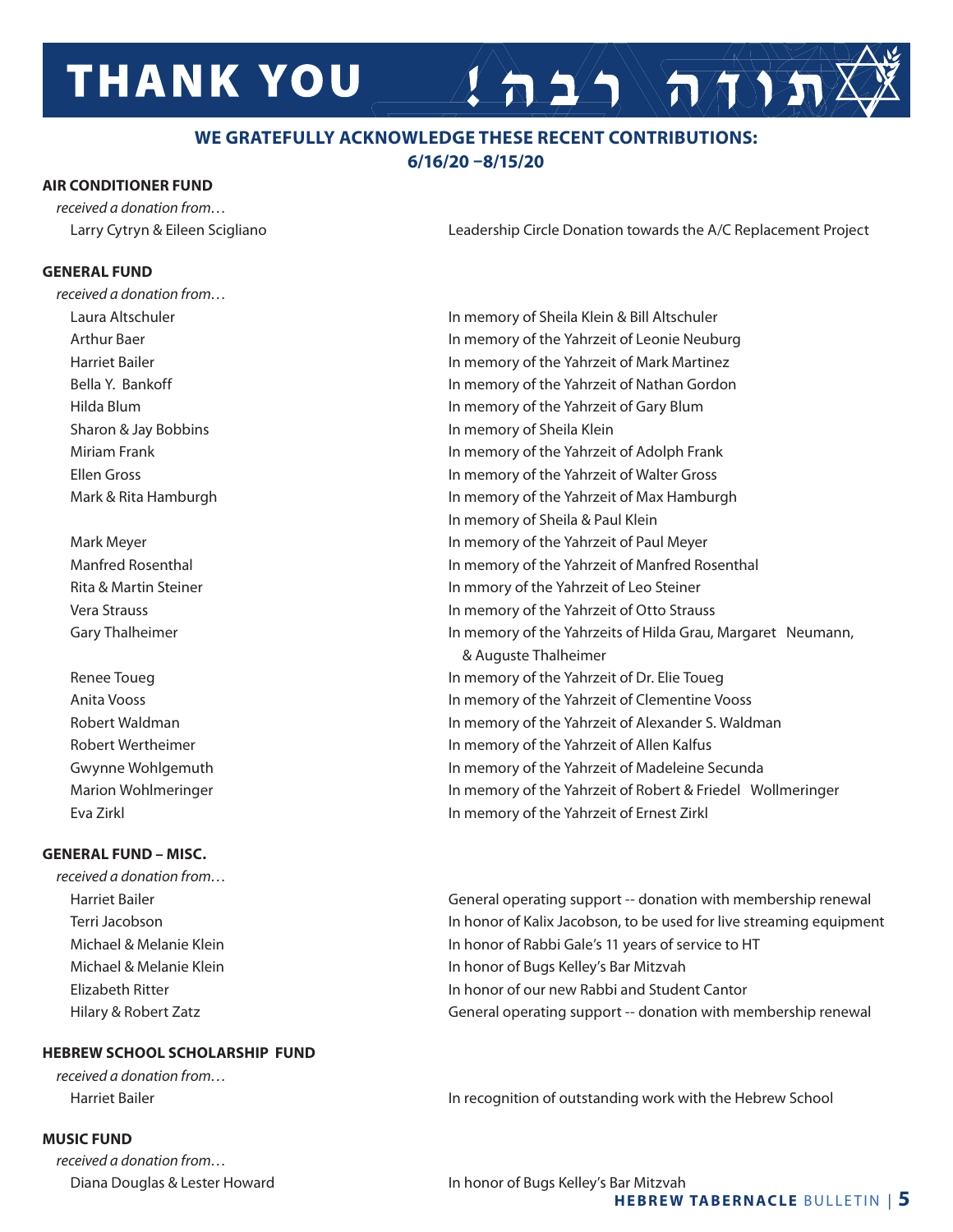#### **IN MEMORIAM**

In grateful memory of the departed whose names are taken from the records of Hebrew Tabernacle and Beth Am and which appear on a separate weekly Yahrzeit list. It is our minhag to read Yahrzeit names at the Shabbat services following the date. **If you would like a name read, please call the office in the preceding week**.

#### **YAHRZEIT LIST September 6-12, 2020**

Ida Asch Kenneth L. Batt Aaron Blum Rose Borsody Gertrude Bronheim Celia Sarah Edberg Dr. Betty Finkelstein Theodor Flatauer Max Flehinger Frances Gerber Nathan Glauber Eric Goldsmith Sandra Golub Tillie Greenbaum Emma-Esther Herrmann Rolf Werner Heymann Erna Himmelweit William B. Irell Robert Kahn Isidore Karlsruher Helen Kornreich Morris Lefkowitz Margot Marcus Louis S. Obermeier Joseph Ritter Rhoda Rosenfeld Peter Rosenthal Edmund Rothschild Norton Rothschild Rudolph Scheibe Aaron Scheuer Naum Schub Ray Sharoff Dorothy Silver Walter Silverman Denny Simon Anna Stamm Henrietta Stephan George Stokes Kurt Strauss - Goldsmith Lothar Tannenwald Inge Waldman George Walzer Emil Weill Erna Wolf

**Sept. 13 – 19** Leopold Baer Arthur Blumenthal Moses Boehm Gustine Bruckman Israel Collin Zelda Y. Davis Ida Eberhardt Morris A Engel Anna Fraenkel Adolph Frank Otto Goldschmitt Alfred Goldstrom Isaac Greenberg Marion Hahn Morris Hart Emil Hartog Albert, Frieda,Carlo Josephs Hugo, Erna, Helga Josephs Johanna Kahn Ilse Kohlman Paul Levy Richard Levy Cecile Lipkin Alice Loewkowitz Theo M. Lorch David Luster Margot Marx Horace McCracken Leopold Meyer Herman E. Meyers Fanny Michael Gilbert Michel Gunilla Martenson Moore Frank Mosback Dan Newman Carl Ochs Ernest Oppenheimer Pauline Oppenheimer Adolf Pollack Gustav Reis Ita Rosenberg Mordechai Rosenberg Henry Rosenow Julius Rutberg Joseph Salomon Jacob Samuels

Charlotte Scheibe Rose Schuster Else Seligmann Hermann Seligmann Frieda Sokolowski Gerson Sonnenfeld Regina Sonnenfeld Vivian Gorlin Steinhoff Eidel Strisower Else Warms Adolph Wolff Charlotte Wolff

**Sept. 20 – 26** Siegfried Bachenheimer Leon Berger Meyer Bialos Brenda Munz Brienza Emanuel Cohn Richard Collins Hanni Elias Malvina Eulau Rose Glickman Gertrud Goldschmidt Theodore Goodkind Paul Gottschalk Dr. Samuel Graff Bernhard Greenbaum Ben Hertzog Alice Kassel Lina Kassel Jane L. Kaufman Julius Kaufmann Adele Kollman Sara Lederman Michael Lehman Alfred & Auguste Levi Charles Lowen Elijah Mindich Joseph Ornstein Marianne Osers Adolf Reiner Dr. Nathan Roos Isidor H. Scheirer Kurt Schloss Jacqueline Schonholtz Joseph Schwartz Rosalie Seideman Hilde Steinhardt Ethel Stertz Rae Stream Artur Westheimer Robert Wiener

Judy Wingard Michael Wolff

**Sept. 27 – Oct. 3**

Ida Blumenkranz Julius Briskie Julius Buchdahl Tessy Buchdahl Rosa Cohn Morris Collin Sylvia Crystal Joseph Ehrenreich Georg Elias Martha Elias Orah Elias Richard Erle Raymond Fleishman Herman Fraenkel Werner Fraenkel Danny Frank Wally Freyer Isaac Fuld Erwin Fuss Imre Gestely Amalie Greenbaum Nathan Gruenewald Josef Hanauer Sydne Eckstein Harris Max Heymann Regina Hofmann Ludwig Katz Simon Kestenbaum Tillie King David Lazar Paula Marx Anna Meseritz Alfred Meyer Paula Meyer Leo Mosback Marta Oppenheimer Dr. Siegmund Rothschild Frances Rothschild Frank A. Sanders Leo Schwartz Albert Schwartzburt Otto Schwarz Elvin J. Schwarzbaum Hilla Simon Dr. Charles Spiegel Rabbi Julie Spitzer Fred Strauss Henry Taylor Continued on page 7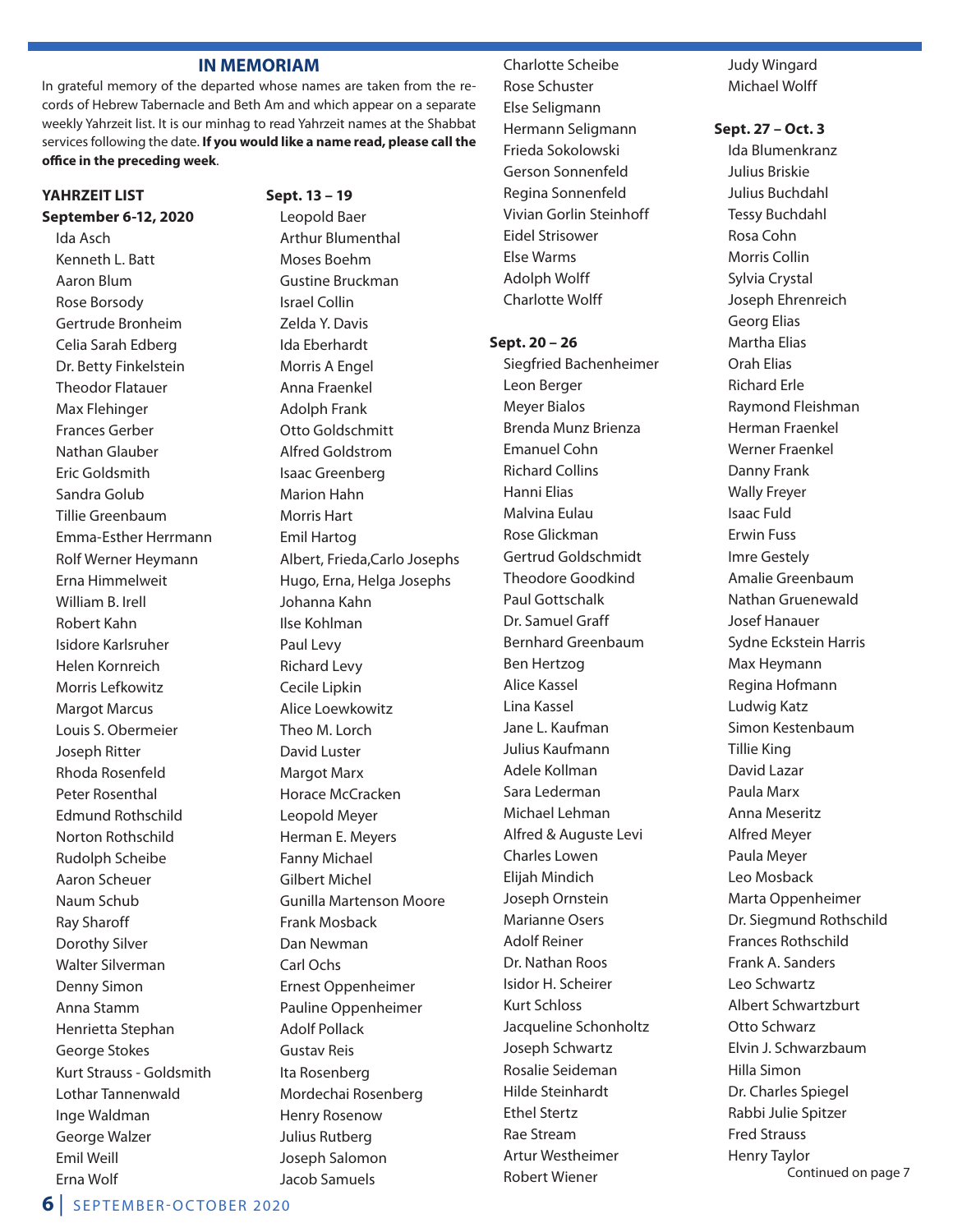#### **YAHRZEIT LIST**

*Continued from page 6* Flora Walter Sarah Wecker Pearl Weinman Ezra Wieser Hugo Wolff

#### **Oct. 4 – 10**

Minnie S. Appel Mildred Austern Bertha Barber Dr. Siegfried Beckmann Harry L. Blum Margot Bodenheimer Minnie Cohen Byrdie Davis Sarah Dlugatch Herbert Ehrlich Herbert Ferber Patrick J. Flanagan Max Frank Jacob Frankel Pauline Frant Samuel Glassman Ilya Godin Mary Graham Karl Hamlet Leo Hanau Marcus Hertz Sigmund Herz Ernst Heumann David S. Hirschfeld David Hoexter Evelyn Klinger David Lauber Frieda Levy Hulda Levy Herbert Lichtenstein Selma Manheimer Fred Meyerhoff Margot Munz Klara Oppenheimer Amelia Ornstein Wilhelm Ottenheimer Martha Ottensooser Herta Pertiller Kathe Pollak Rosie Pollak Jacob Rishik Ethel Irene Rook Elisabeth Roos

Hugo Rosenfeld Paula Rosenthal Richard Rosenthal Solomon Sichel Walter Simons Jacob Spector Gertrud Stadthagen Ida Sternfels Robert Stix Paul Weil Frank Wittner

#### **Oct. 11 – 17**

Anton Bauml Henrietta Berger Fanny Eysler May Farber Leona Finestone Siegfried Frank Abraham Greenberg Gregory Habermann Stanley Haft Clarice Hausman Caroline Hecht Margaret Heiman Gertrude Hirsch Margit Hirsch Bertha Hofmann Daniel Horowitz Fred L. Joseph Ruth Jost Leon Klinger Berta Kuba Lena Lefkowitz Fred Lipner Harry Mandelbaum Morris Moss Sam Muenzer Gertrude Myers Dr. Oscar Nussbaum Vally Ollendorff Rev. Abraham Reser Irene Rollman Gerda Ruwalski Melvin Scheuer Alfred Schueller Mathew Shepherd Ludwig Sinsheimer Adele Sostman Julius Joe Stern Dr. Curt Strauss Vivian Taber

Elizabeth Tuerkheimer Max Tuerkheimer Marianne Ultmann Norbert D. Warren Leon Zellner

#### **Oct. 18 – 24**

Rita Alpert Nuta Bery-Chmukh Alyssa Brennan Sarah Briskie Jacob Cohen Fritz Ehrenreich Dr. Siegfried Elias Rev. David Epstein Emanuel Eschelbacher Ilsemarie Fleck Hedwig Frank Rae Friedland Harry Frolich Jerome Glauber Arthur Goldschmidt Walter Gunther Edith Haas Bertha Hertz Elly Hirsch Martin Hirsch Millie Hirsch Sophia Horowitz Sarah Jutkowski Fred Kahn Helma Katz Johanna Katz Herman Lass Meyer Gus Lowenthal Bella Mandelsberg Gertrude Metzger Molly Nadelman William Nathanson Simon Neumann Vera Oppenheim Morris Oppenheimer Jacob L. Phillips Helen Piasecki Curt Pollak Cecilia Schwartz Lillian Secunda Gladys Sharoff Karola Strauss Dr. Frederick J. Wachsner Blanche Walter William Weinberg

#### Samuel A. Wohlgemuth

#### **Oct. 25 – 31**

Stanley Adelman David Baer Gertrude Baer Walter Barton Nathan Bloom Betty Bodenheimer Jean Boehm Alfred Bornstein Leopold Cahn George Charig Paula Deman Stephen Fleck Sari Frank Winston Werner Frank Felix Freilich Else Friedman Rosa Ganz Dr. Walter Getreuer Rose Hanau Renate Heiman Alice Hertz Ludwig Heymann Samuel Hirsch Charles Hymes Hannah Jacob Emil Kahn Stephen Kahn Elsa F. Katz Frank Koerpel Alex Kopydlowski Elizabeth Kunz Jesse Kutell Leopold A. Levison Augusta Levy Lillie Machlis Claire May Theodor Morgenroth Benjamin Oberst Yetta Rothschild Rosalind Salomon Louise Salomons Lilly Sandel Florence Scheer Selma Spiegel Leo Stiefel Paul Strauss Albert L. Sussman Phyllis Taylor Herta Westheimer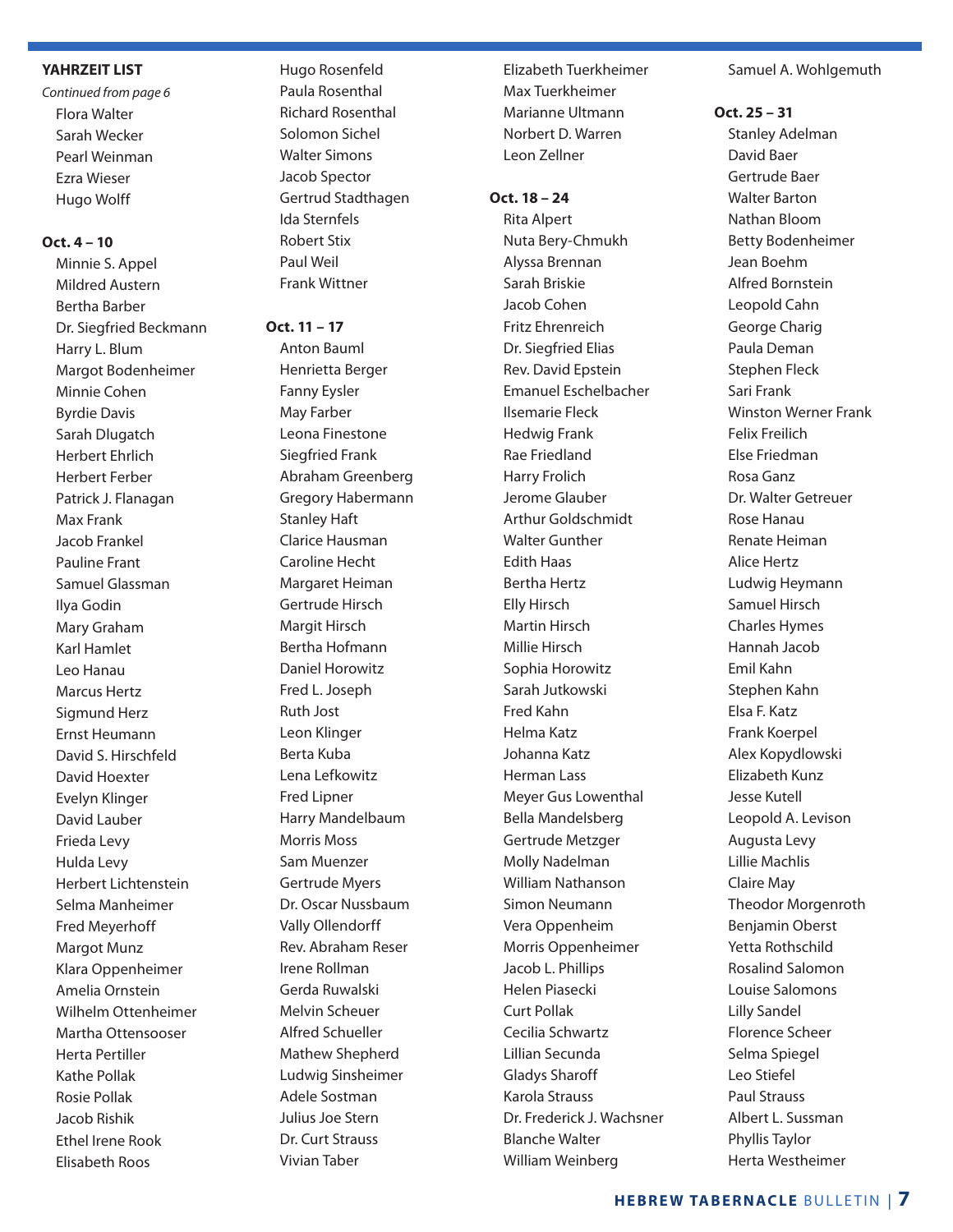#### RABBI'S Message

*Continued from page 1*

All feelings are legitimate.

- 2. Try to keep an open mind and try new things. We all connect to Judaism in different ways. What might not be appealing to you, might be appealing to someone else. Or try it, you might be surprised.
- 3. We are going to use the mindset of "experimentation" for this whole year. All the new things we try are going to be experiments. They might work and they might not work. Nothing is written in stone (except the 10 Commandments!! – Couldn't resist).
- 4. Know that I always want to hear from you. No opinion or idea is unimportant. You can email me any time. Rabbipfeldstein@ gmail.com. If someone doesn't use email, you may call the HT office (212 568-8304) and leave a message for me to call you back.

Change is hard but it is also full of possibility….just like the new year. At this time of year, Jews do t'shuvah which can be translated as repentance or turning, but it can also be translated as change. On Rosh Hashanah, the new year, t'shuvah is about taking time to examine our lives, reflect on who we are and who we want to be. It is taking time to look back on the past year (and it has been quite a year), mourn the losses, reflect on what we have learned and to think about all the wonderful possibilities in the year ahead. I hope we will do this together, as I am so honored to be your rabbi and to explore the possibility and future of Hebrew Tabernacle Congregation with all of you in this new year. Shanah Tovah!

## HIGH HOLY DAY MACHZOR DEDICATION **OPPORTUNITY**

**A** n anonymous donor has made it possible for Hebrew Tabernacle to obtain the latest version of the High Holiday prayer books of the Reform movement. These prayer books, Mishkan HaNefesh: Machzor for the Days of Awe, are gender neutral and include a transliteration of the liturgy.

We now have the opportunity to dedicate these new books in memory of or in honor of people we love. The beautiful design pictured above will appear in each book that is dedicated with the name of the person or people that you are wishing to remember or honor. The book plate has room for the names of the people donating the book and room for the names of each person being honored. An example of a book plate is pictured below. Each book dedication is \$36.00.

Since the books have already been paid for, each book that you

#### High Holidays

*Continued from page 4*

hug and greet each other on these special days. Sadly, that is not to be this year. While I am truly sad for this loss, I am also excited about what we will be able to create together instead on Zoom. It is not the same as being physically together, but I am grateful that we have the technology to see and be together spiritually if not physically. Together, I know we will all pray for the healing of those who are ill and for the end of this pandemic, so that instead of "Next Year in Jerusalem" we will be able to say, "Next Year at Hebrew Tabernacle!"

— Rabbi Paula

In memory of… **OR** In honor of…. Name of the party being honored/remembered



## **Name of person(s) making the dedication**

dedicate will raise money for Hebrew Tabernacle. You can send a check to the Office, with a note on your bookplate dedication, or donate online (using the Comment section to specify "Bookplate" at our website.). It will be special to see your names and the names of those you love in our new books during the Days of Awe.

Let us start the new year with 100% participation by each family in the Hebrew Tabernacle community.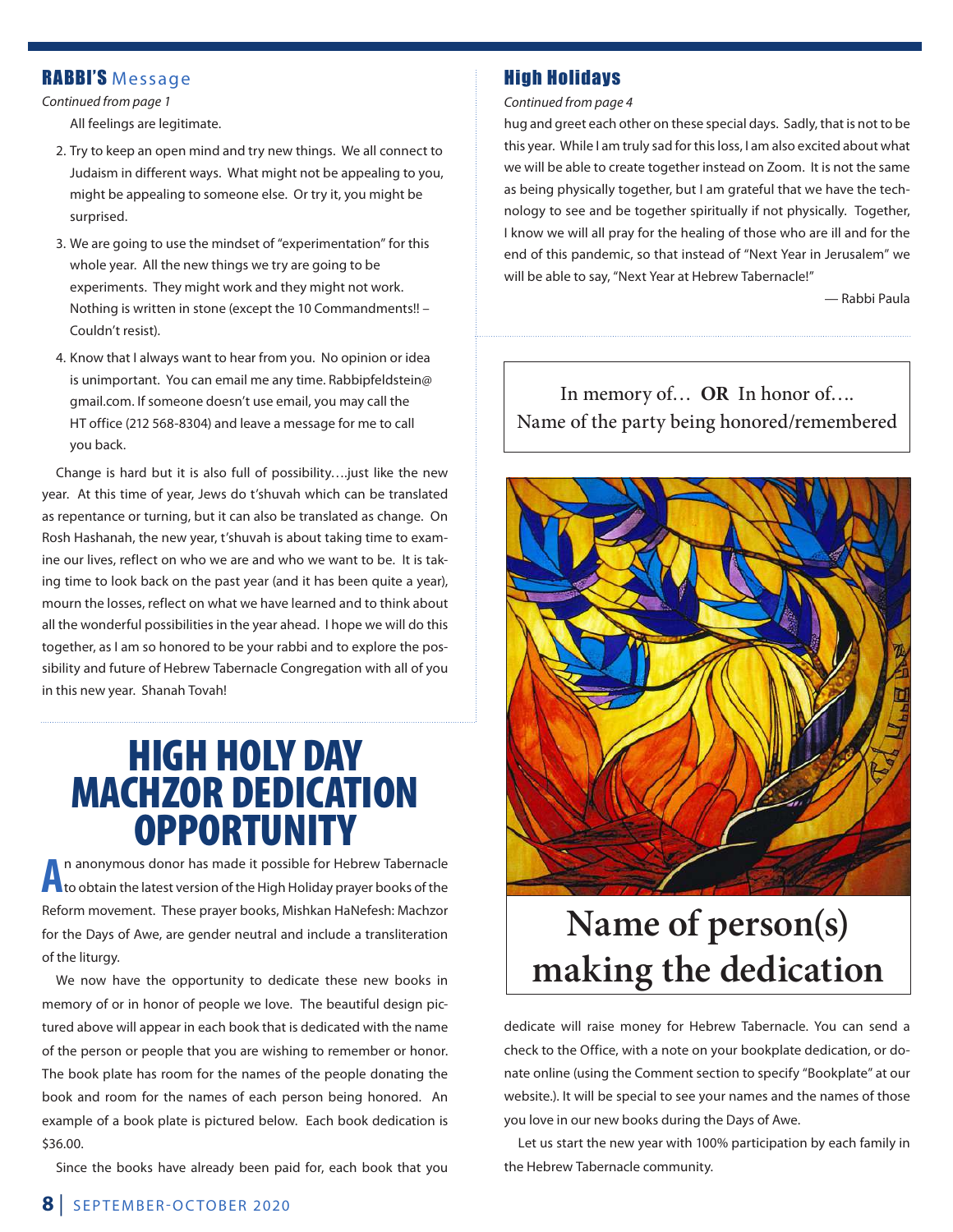#### $\begin{array}{ccc} \text{H} & \text{H} & \text{H} & \text{H} & \text{H} & \text{H} & \text{H} & \text{H} & \text{H} & \text{H} & \text{H} & \text{H} & \text{H} & \text{H} & \text{H} & \text{H} & \text{H} & \text{H} & \text{H} & \text{H} & \text{H} & \text{H} & \text{H} & \text{H} & \text{H} & \text{H} & \text{H} & \text{H} & \text{H} & \text{H} & \text{H} & \text{H} & \text{H} & \text{H} & \text{H} & \text{$ Hebrew Tabernacle Book Club



Join Us for the Next Chapters in Our Hebrew Tabernacle Book Club **R** eaders eager to share insights into works that challenge and in-<br> **R** spire meet monthly via Zoom at the Hebrew Tabernacle Book Club. **D** eaders eager to share insights into works that challenge and in-The Covid-19 emergency has made us especially grateful to connect to friends near and far, as well as to thought-provoking discussions in this way. The ubiquitous dry goods store-suits and coats, show and coats, show and hats, work clothes and hats, work clothes and hats, work clothes and hats, work clothes and hats, work clothes and hats, work clothes and h **Join us for the next**  $\mathbf{m}$  is the next of the Hebrew Tabernacle Book Club, open to the community. The community  $\mathbf{m}$  is the community of the community. The community of the community of the community of the commun

nus reg.<br>Our August 19 selection was journalist James McBride's 1995 memoir, The Color of Water: A Black Man's Tribute to His White Mother. Relentlessly frank and unsentimental, the author's work details a family history by alternating chapters about his growing-up years (spent mainly in the Brooklyn projects as one of twelve children), and the voice of his mother, known as "Mommy" or "Ma." Our August 19 selection was journalist James McBride's 1995 i population: 5,318) of one main street, one product on the bank, one picture shows the picture show, one feed a

In the author's younger years, his mother, Ruth McBride Jordan, de-<br> scribes herself as "light skinned" rather than say the word "white." But as time passes, James begins to understand the pain and complexities of her personal life, and chronicles it in his book. Born Ruchel Dwara .<br>Zylska in Poland, and known as Rachel Shilsky when her family moved to Suffolk, Virginia, she leaves the anti-Semitic and racially intolerant town to make New York City her home.  $\frac{1}{2}$  to a denote younger years, instruction and medities solidarity as an and  $\frac{1}{2}$ one hardware, one barber shop, one beauty parlor, one blacksmith, and many Christian churches.

> At 17, fleeing from years of an abusive relationship with her father, Ruth finds love and acceptance in the Black community. Widowed twice to men of faith, she lives a hardscrabble life. She still manages to get her children to the best schools possible, and each through college and a professional life. (And a degree in social work for herself at age 65.)

> The title of the book comes from a question James poses to her as a boy: what color is God? Ruth replies that God is the color of water- -clear and transparent.

> And now as an adult, James wonders about Ruth: as someone whose family sat Shiva for her because she married a person of a different faith and race, and who as a younger woman helped start a church, how much of her Judaism still remains deep inside her? And what connections does James himself have to his Jewish heritage? In the September 16 selection, themes of identity and self-realization

will also be explored in Such Good Girls, a 2014 nonfiction work by R. D. Rosen. Three children are hidden in three different countries during the Holocaust.

Not all the girls would even realize they were even Jewish until after the war. Each surmounted incredible obstacles and would become top professionals in their respective fields. The author weaves their stories compellingly together, reminding us that a scant 10 percent of European Jewish children would be Holocaust survivors.

What groundbreaking event would bring together these three individuals and other hidden child survivors now living around the globe? What steps could be made to try to heal the wounds so deep within each grownup mind and spirit?

Please see our website for all available Book Club information and updates. As with our Film Club, Temple members and friends who wish to participate can contact the HT office for Zoom info.



## Thank You Hebrew Tabernacle!!!

**PARTICIPATION BY 20 FAMILIES IN OUR HONEY SALE FUNDRAISER RAISED OVER \$1,000 FOR OUR CONGREGATION!**

**HEBREW TABERNACLE** BULLETIN | **9** THANK YOU TO EVERYONE WHO PARTICIPATED AND THANK YOU TO DAVID HIRSCH FOR SENDING OUT ALL THE ANNOUNCEMENTS ENCOURAGING PARTICIPATION.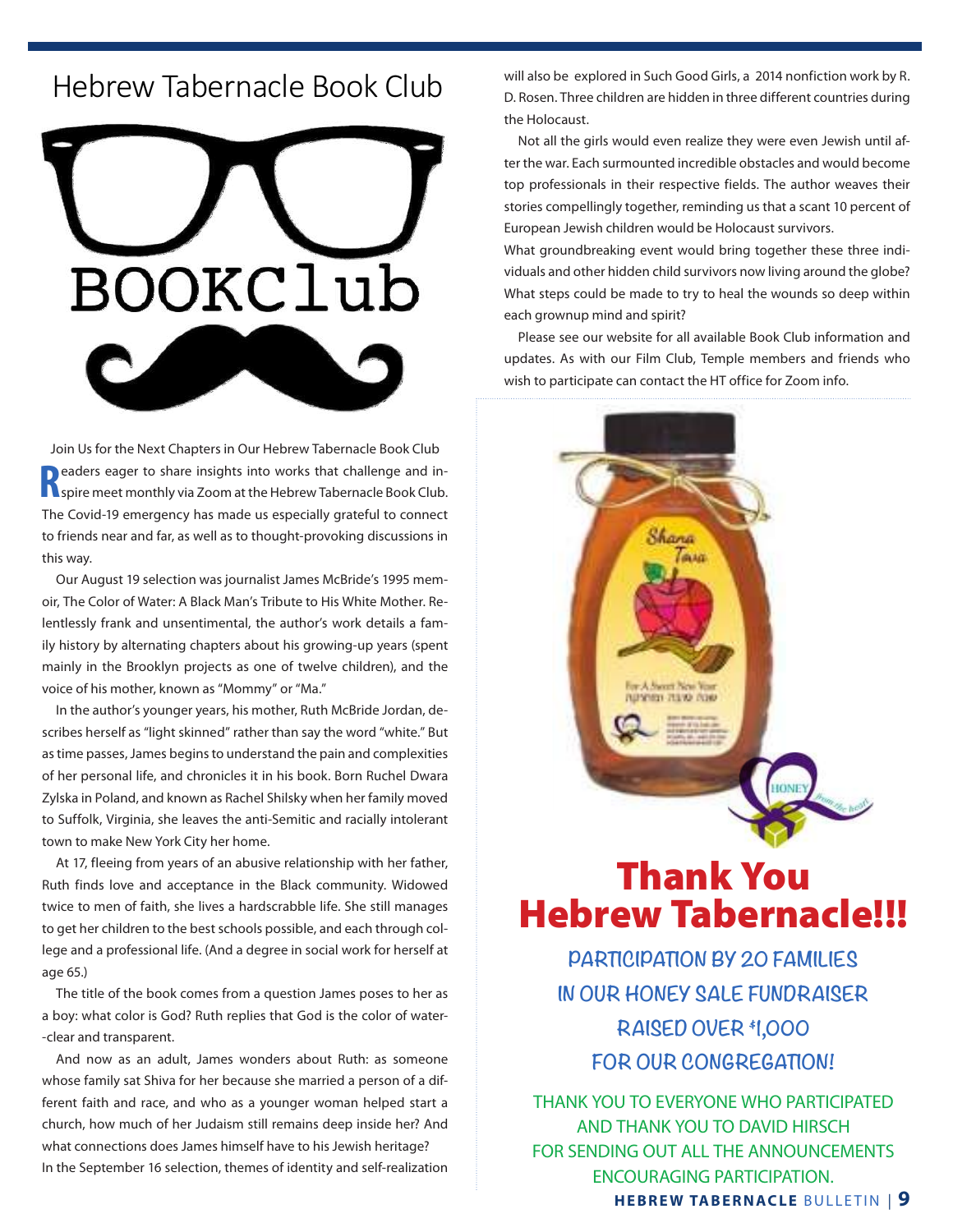## Leadership Circle to Be Honored on a Plaque

**N**ine members of Hebrew Tabernacle have participated so far in our Leadership Circle by donating, pledging or leaving the synagogue in their will an amount ranging from \$5,000 to \$10,000 (or more). These donations are primarily being used this year to fund our new "Green" and energy efficient Air Conditioning system. These donations towards this capital project are crucial to the modernizing of our building, which is usually shared by us and three other congregations—Ft. Tryon Jewish Center, the Uptown Community Church, and Las Nuevas Buenas.

These donors will be honored (in the way they have designated) on a new Leadership Circle plaque, to be hung in the Gold Wing, in September:

## **Gary Thalheimer Ludi Stern z'l Anonymous With Appreciation for Scott Joplin Anonymous In Memory of Clara Lemlich Richard Ehrenreich z'l In Memory of Anne, Werner and Judy Anonymous**

Our entire community is grateful that these members, who are able to do so, have made this contribution to our synagogue's long-term financial stability. There is room on the plaque for more members who wish to join the Tabernacle Leadership Circle. Please join, if you can.

## Tot Shabbat

**T** ot families: Get ready for the High Holidays! We will hold our typical Tot Hashanah service via Zoom at 9 am on Saturday, September 19th. And we are adding a NEW Tot Yom Kippur service this year at 9:30 am on Monday, September 28th. We look forward to gathering our Tot family community to bring in the New Year together. And please hold 6 pm on October 2nd for an Erev Sukkot Tot service, and 6 pm on October 30th for the next Tot service. Look for more information soon on these and other Tot services we will hold during 5781!

Please be in touch with Jen Talansky at jenlorin@hotmail.com with any questions.

## SEDER 2020 REPORT AND THANK YOU

**A** s you probably know, I have been chairing the Seder Committee<br>**A** for many years. My professional background in direct marketing s you probably know, I have been chairing the Seder Committee has taught me that the three most important words for any appeal are FREE, NEW and THANK YOU.

I wish our Community Seder could be FREE for all of us, but that requires a great deal of money, so I want to thank all our donors to the Seder Fund for their generosity this year and in the past, keeping our community Seder affordable for all. And after all, we are celebrating our FREEDOM from Oppression by the Pharoh in Egypt.

There's nothing NEW about our Exodus story, but as the hagadah tells us, each of us was freed from bondage by G'd, and each of us – our clergy and ourselves - brings new insight and experiences to the Seder. Certainly the COVID-19 enforcing this virtual Seder was a NEW experience for all of us.

THANK YOU is the most important here. THANK YOU to our clergy, Cantor Robby Wittner and Student Rabbi Rebecca Hecht, mentored by Rabbi Gale; to Shelly Koy and Mitch Gershonowitz; to David Hirsch, our office and custodial staff; to Yitchak our caterer and his people for his usual delicious meal and for keeping our costs as low as possible under difficult circumstances. THANK YOU to Joan Laufer and the members of our board for all their planning. THANK YOU to the members of the Seder Committee, even though they never got to check in participants. A big THANK YOU to all of you who participated in the Passover ZOOM service and attended our virtual Seder. Under the circumstances, it was difficult to establish how many participated, but we had orders for 50 Kosher meals with Seder Plates to be picked up at the Fort Washington entrance in the afternoon before the Service. As with past Seders, this number is an indication of the importance of the Hebrew Tabernacle Community Seder to our members, friends and neighbors.

Again, THANK YOU to all our generous donors who sent their contributions before we were forced to reschedule our on-site Seder and establish the virtual one

At a time when we are in the presence of a new plague, let us hope the Angel of Death passes over us so we can conclude with renewed optimism: Next year in Jerusalem! Or at least back in our own building. With this year's Seder, and my 90th birthday, I am retiring as Seder Committee Chair, and I hope one or more members will volunteer to take over this essential project. I will be available for any help that you may need and to turn over my files.

— Gary Thalheimer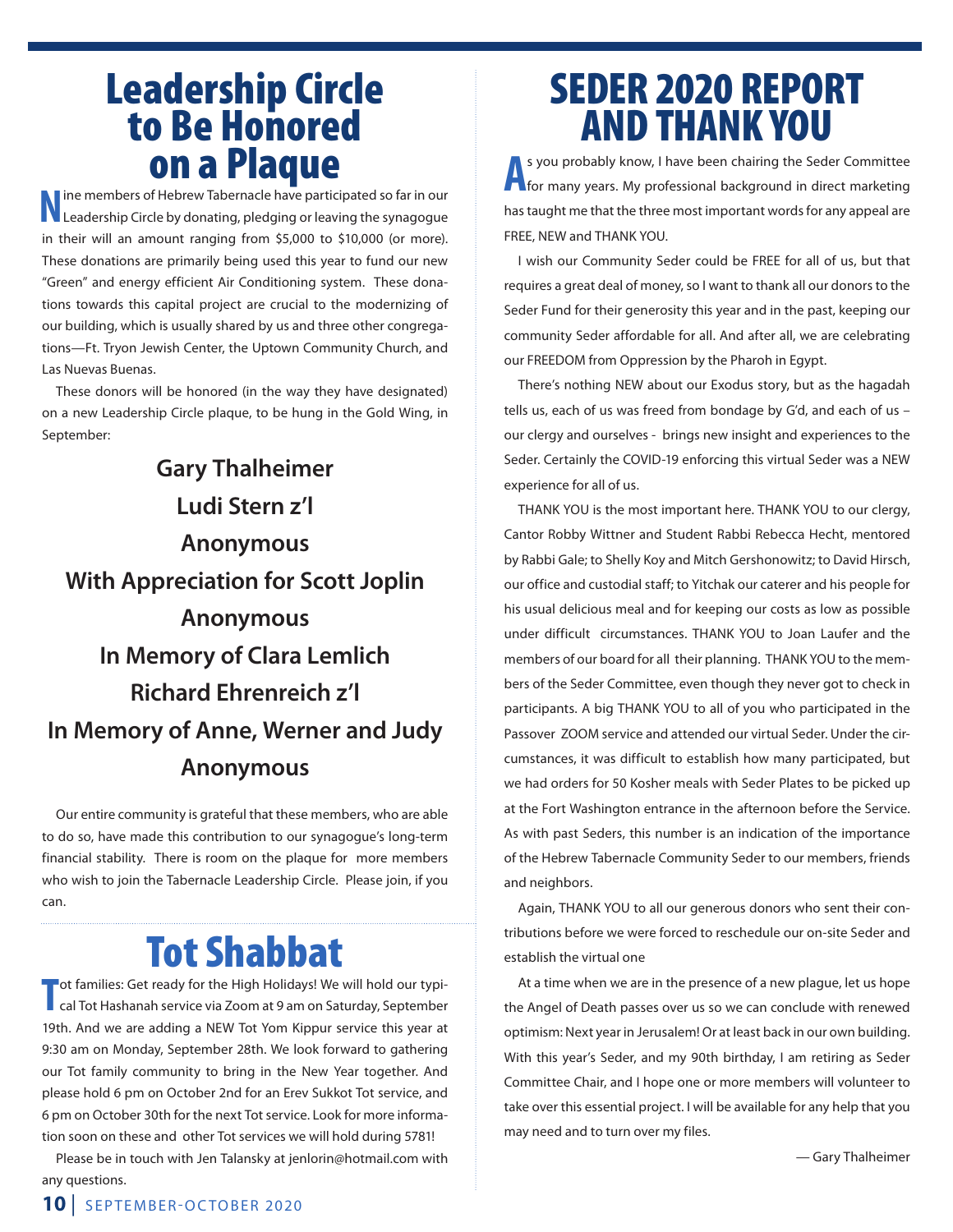

Zoom in and Focus on a Great Discussion at the Hebrew Tabernacle Film Club

atch the selection ahead of time, and then come prepared to share your thoughts via Zoom at our Hebrew Tabernacle Film Club.

The award-winning 2004 documentary Paper Clips will be the topic of our next meeting, scheduled for September 2 with discussion leader Hilary Zatz.

A simple object, found on everyone's desk, becomes an incredibly powerful tool for remembrance when it is multiplied...

...Six million times.

In 1998, Middle-school students in the all-white, Protestant town of Whitwell, Tennessee, were trying to conceptualize the enormity of the Holocaust. With the support of three educators in an afterschool project, the eighth-graders came up with the Paper Clip Project. The students' goal? To collect six million clips to represent each man, woman, and child lost forever to the Holocaust.

The choice of this object, the students found in their research, was historically poignant. During World War 2, the non-Jewish people of Norway wore paper clips on their lapels as a silent, defiant protest against the Nazi atrocities.

Thanks to the support of two German journalists, over several years the school's project gained international attention. Millions of paper clips came in from every corner of the globe, some from celebrities and world leaders, but most pouring in from people of all walks of life. Their project culminated in meetings with Holocaust survivors who were able to share their survival stories with the children firsthand, and the establishment of The Children's Holocaust Memorial. It is there that many millions of the clips repose (in silent tribute in an actual German railway car). Many more millions of clips that had been sent, far more received than ever expected, represent other groups that perished mercilessly at the hands of the Nazis.

Please check our Hebrew Tabernacle website for each month's Film Club discussion time and latest updates. Temple members and friends who wish to participate can contact the HT office for Zoom info.



## Beautiful Cemetery Plots Available from Hebrew Tabernacle

**A** s your synagogue, one of our primary focuses is to provide you, our<br>**A** members, with an array of services in connection with Jewish life s your synagogue, one of our primary focuses is to provide you, our cycle events. Unfortunately, the reality of death is one we will all face along our journey on this earth. We want to help now to ease your burden when that difficult time does come. Our belief is that only the Almighty knows when that ill-fated time will come, but it is best to be prepared when it does occur.

Hebrew Tabernacle has been providing cemetery plots to our congregants for a number of years at Cedar Park Cemetery in New Jersey. At this time, we still have a limited number of plots available for purchase. These are available to HT members in good standing, and also to friends in the community.

Plots at the Hebrew Tabernacle grounds at Cedar Park are currently priced well below market rate for a burial plot when purchased directly from a cemetery. We are offering plots at a price of \$2400 per grave for members, and \$3000 per grave for non-members.

 If your family is interested in purchase information, please contact our office by email at HToffice@nyc.rr.com, You may also leave a message on our phone (212 568 8304) and a member of our cemetery committee will get in touch with you when possible.



**HEBREW TABERNACLE** BULLETIN | **11**